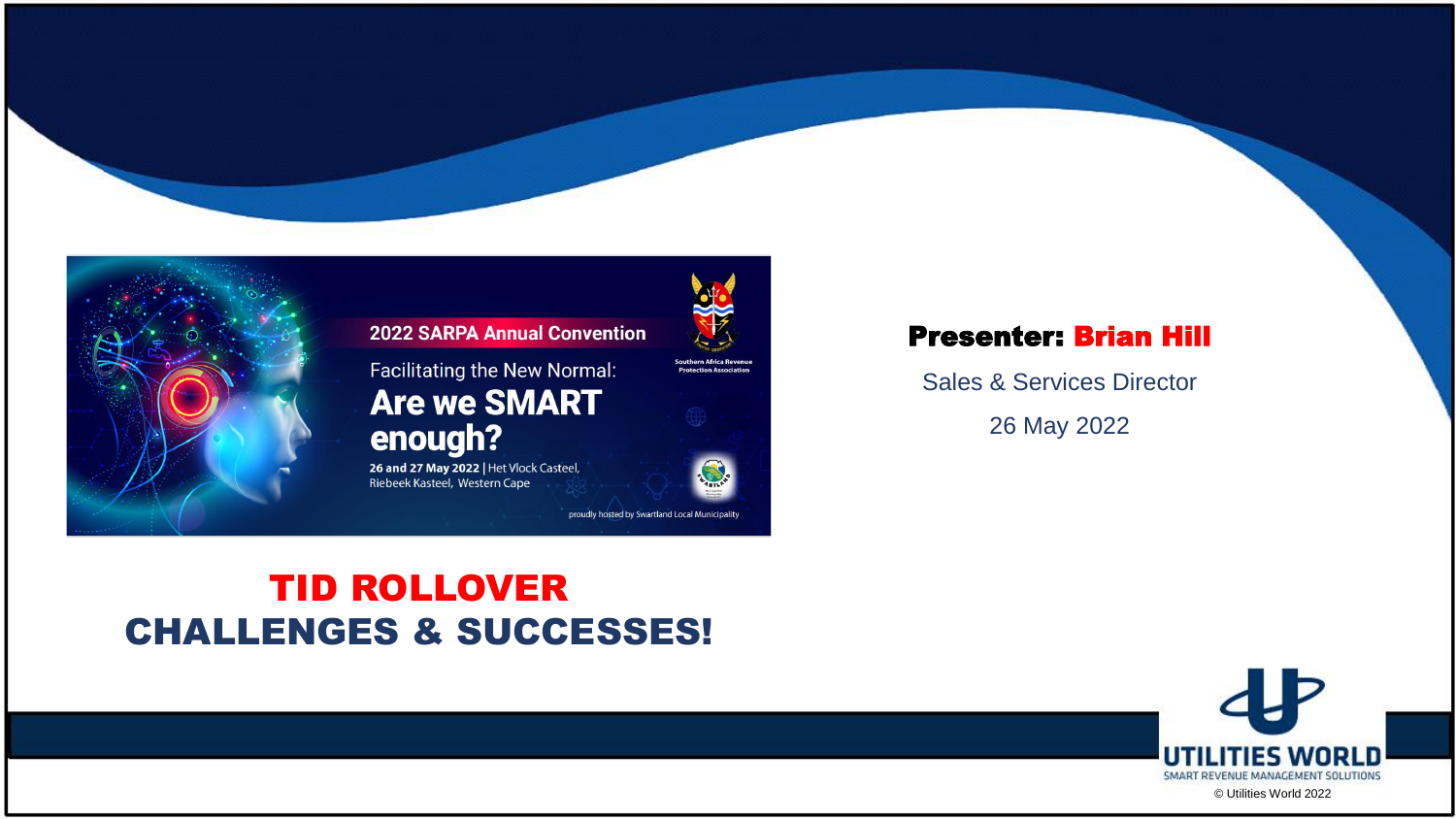## COMPANY OVERVIEW

- Utilities World (Pty) Ltd is a Blue Label Telecoms company, with whom we provide an end-to-end solution.
- The management and staff of Utilities World have been involved in the Prepayment Electricity Industry from the inception of Prepayment in South Africa.
- With over 120 years of collective experience within the industry including the design and manufacture of meters, vending system design and deployment and turnkey project management.
- Whilst the core focus of Utilities World remains the design of Prepayment Revenue Management software, our in-depth experience within the prepayment sector allows us to provide our customers with superior levels of service and support.











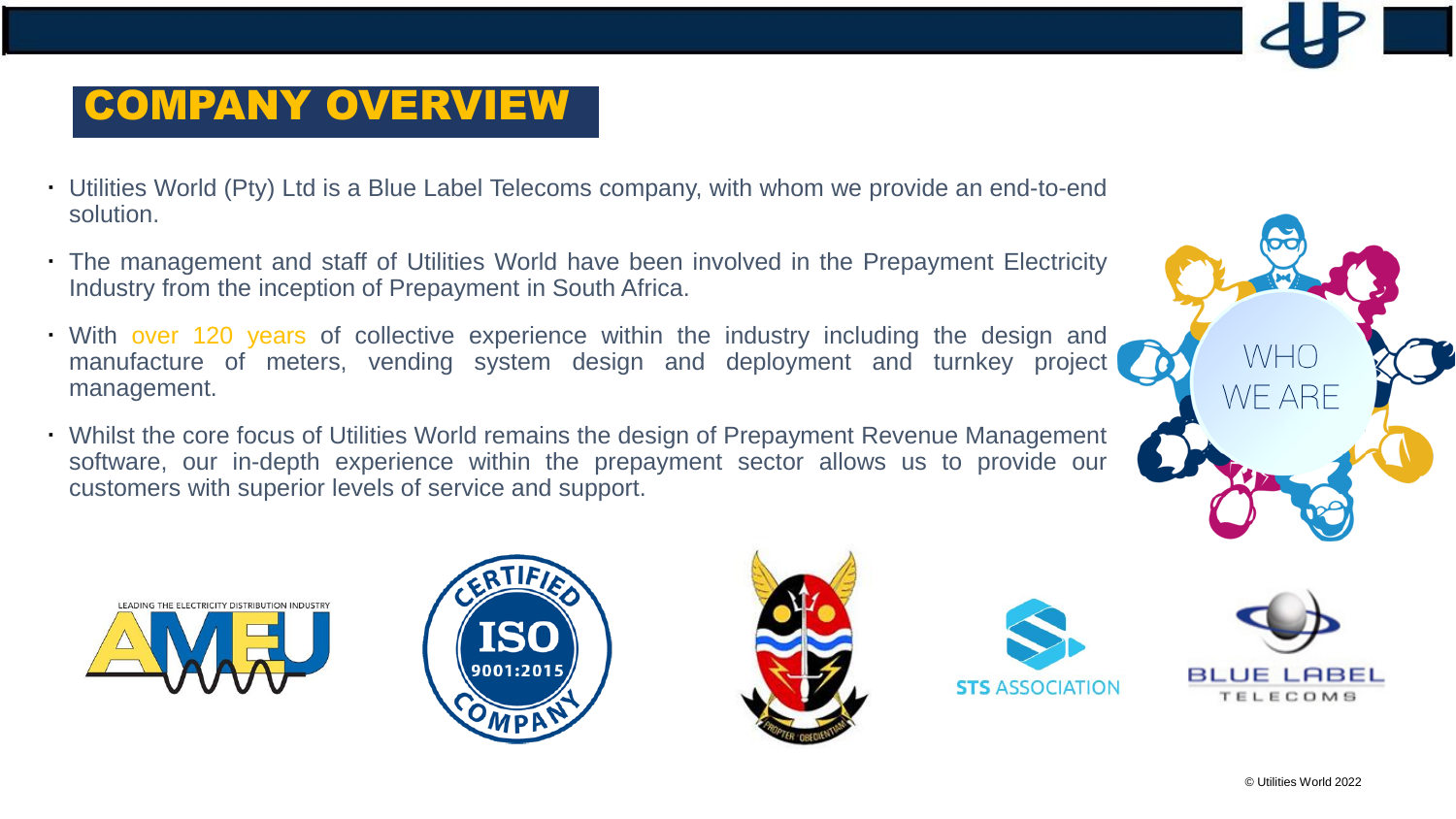Our Services Division is key to delivering the promise of the Utilities World Brand. We drive our business as being customer-centric and we provide a host of solutions, products and services engineered and shaped to meet the needs of our valued customers.



What We Offer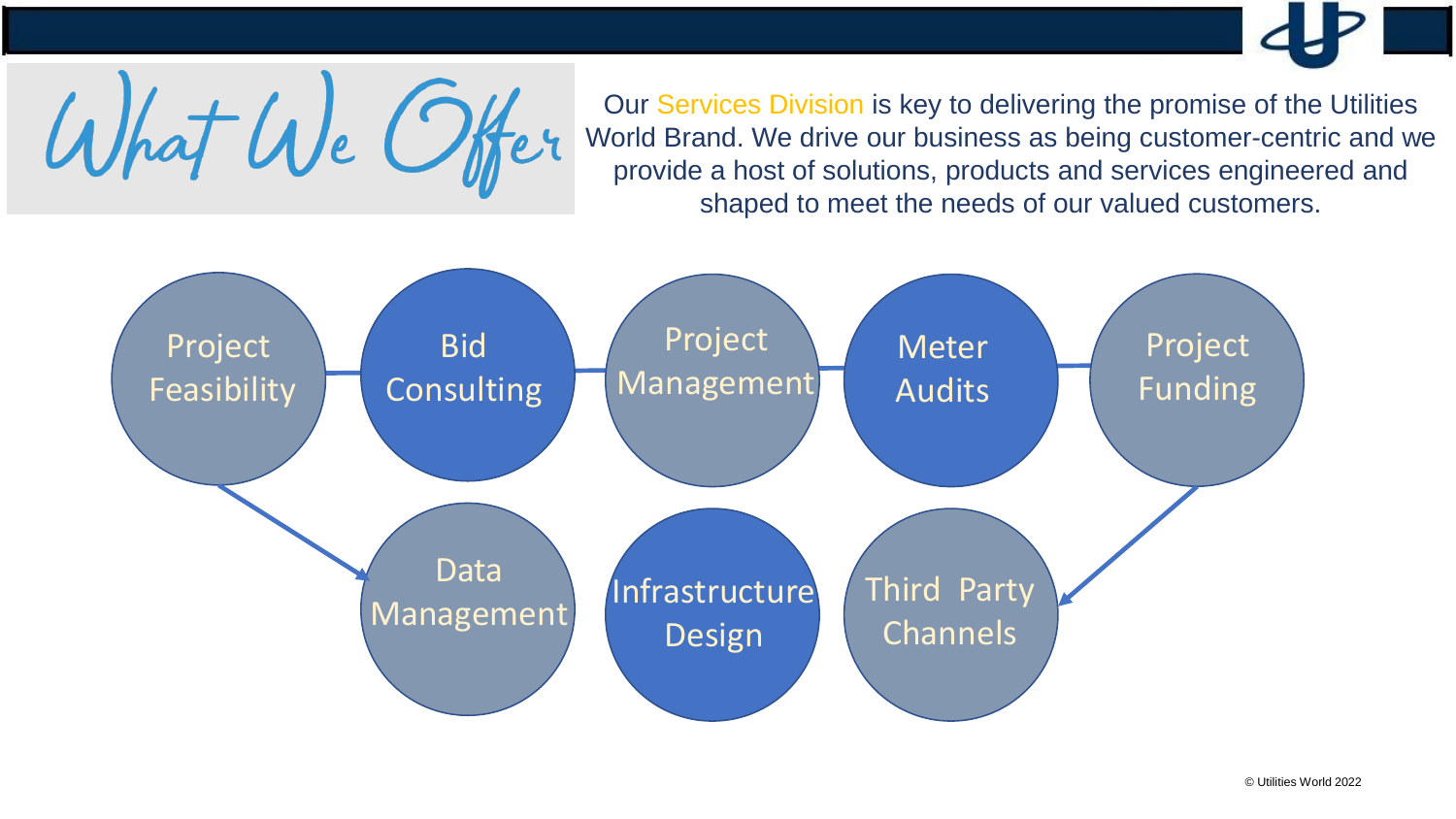





© Utilities World 2022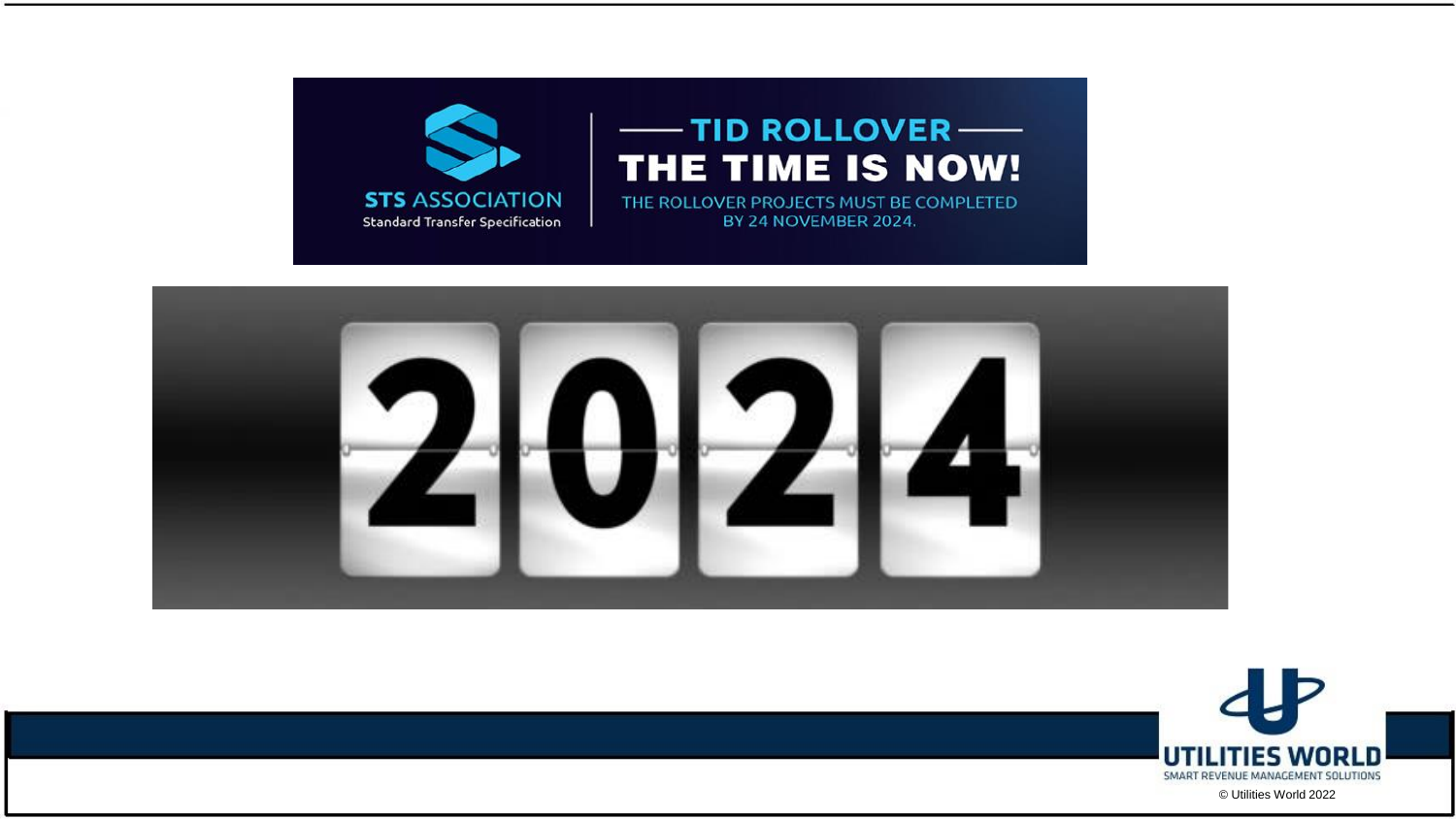## FOCUS OF PRESENTATION

- TID rollover challenges and successes.
- Case study of various Municipalities that have embarked on the TID Rollover Process.
- It showcases the challenges experienced by some, and the success experienced by others.
- Run through on what needs to be done if you haven't to ensure that we all play our role in making sure this TID rollover change is performed with the best possible customer experience.

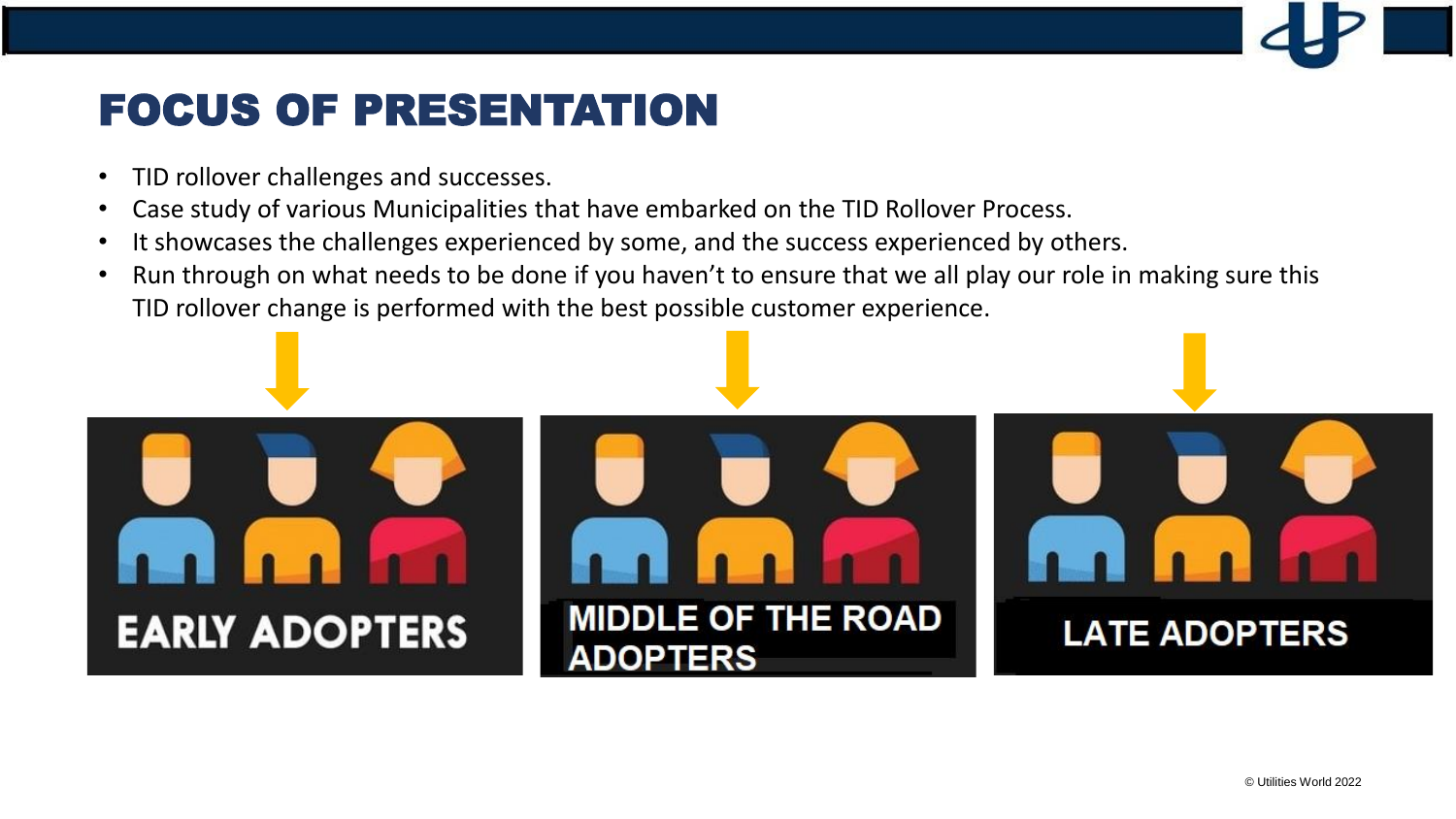# WHAT WE HAVE LEARNED!

## UPTAKE

- Only 50% of municipalities on our backend have started with the update (100% have been issued the new KRN 2 keys)
- The 50% that have started account for 70% of the meter base
	- Smaller municipalities are slower off the mark

## PROCESS

- The TID update is a dual process
	- Passive update
		- New meters
		- Replacement meters
	- Active update
		- . In-field update of installed base
			- House to house
			- Customer driven (vending platform)
- Benefit of SGC consolidation and data clean-up

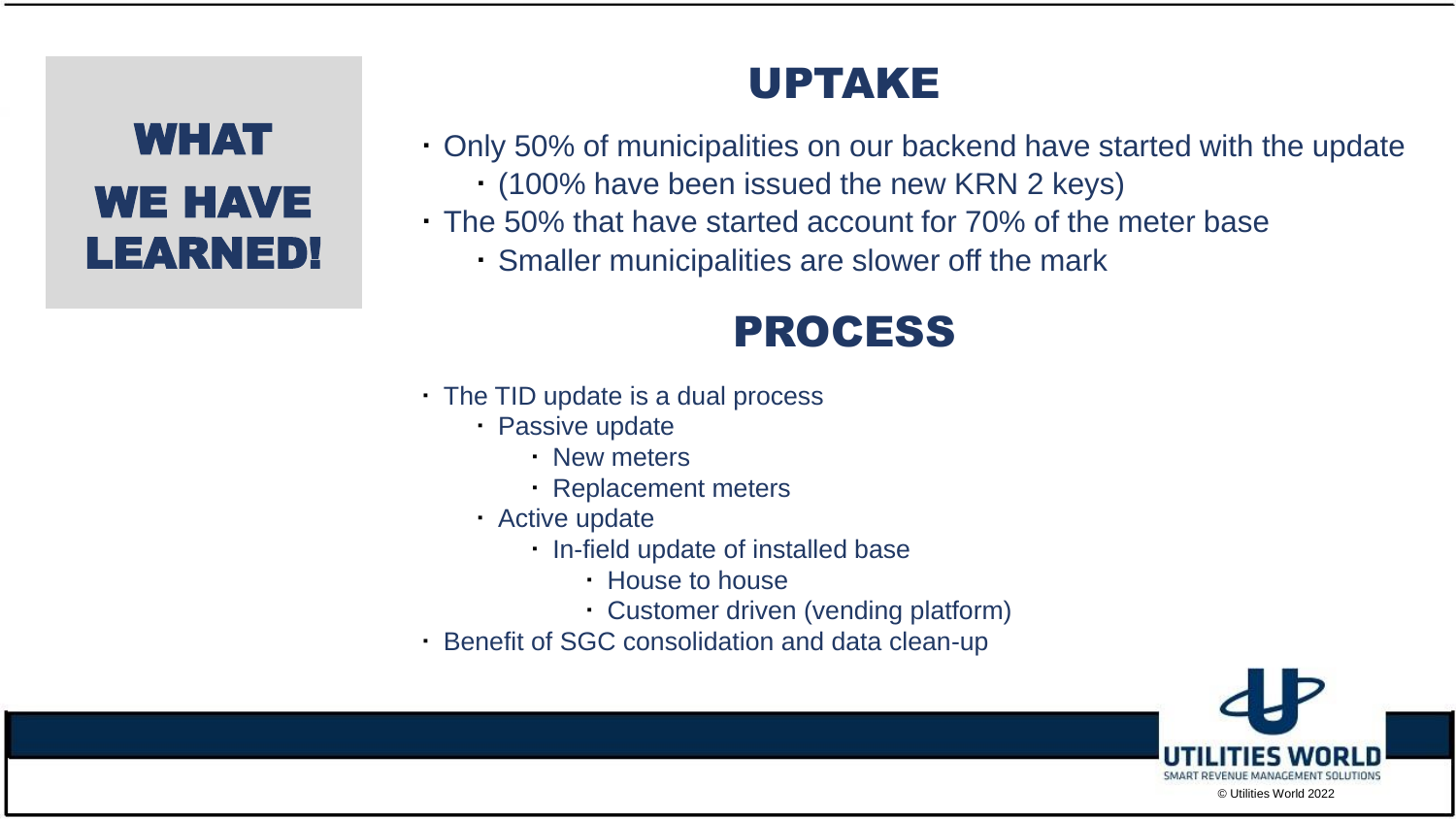# WHAT WE HAVE LEARNED!

# COST

- Stakeholders are cost conscious
	- The path of least resistance is the one with the lowest cost
	- Passive update is free
	- Active update
		- Self service channels are not popular…
		- Push via cashiers is free, minimal advertising and support **literature**
		- Push via vendors is free, large scale public awareness campaign required
		- House to house updates are costly but if combined with revenue protection actions are self funding
			- Needs buy-in and budget

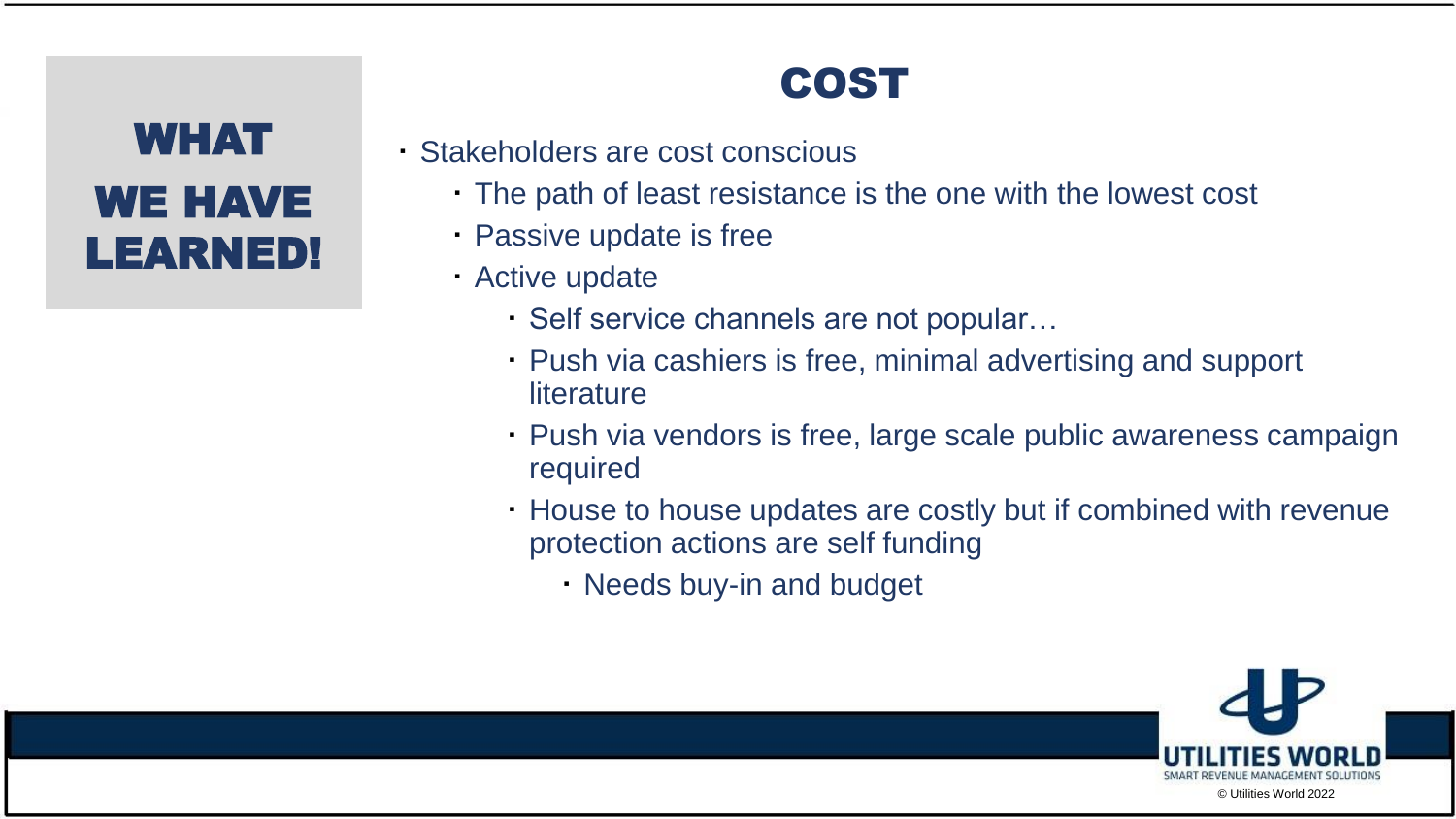# WHAT WE HAVE LEARNED!

## TIME

- Time is running out
	- Time for complete sweep house to house audits is running out for larger utilities
	- There is time for a hybrid model
		- Self service
		- Active push via vending
		- House to house for delinquents

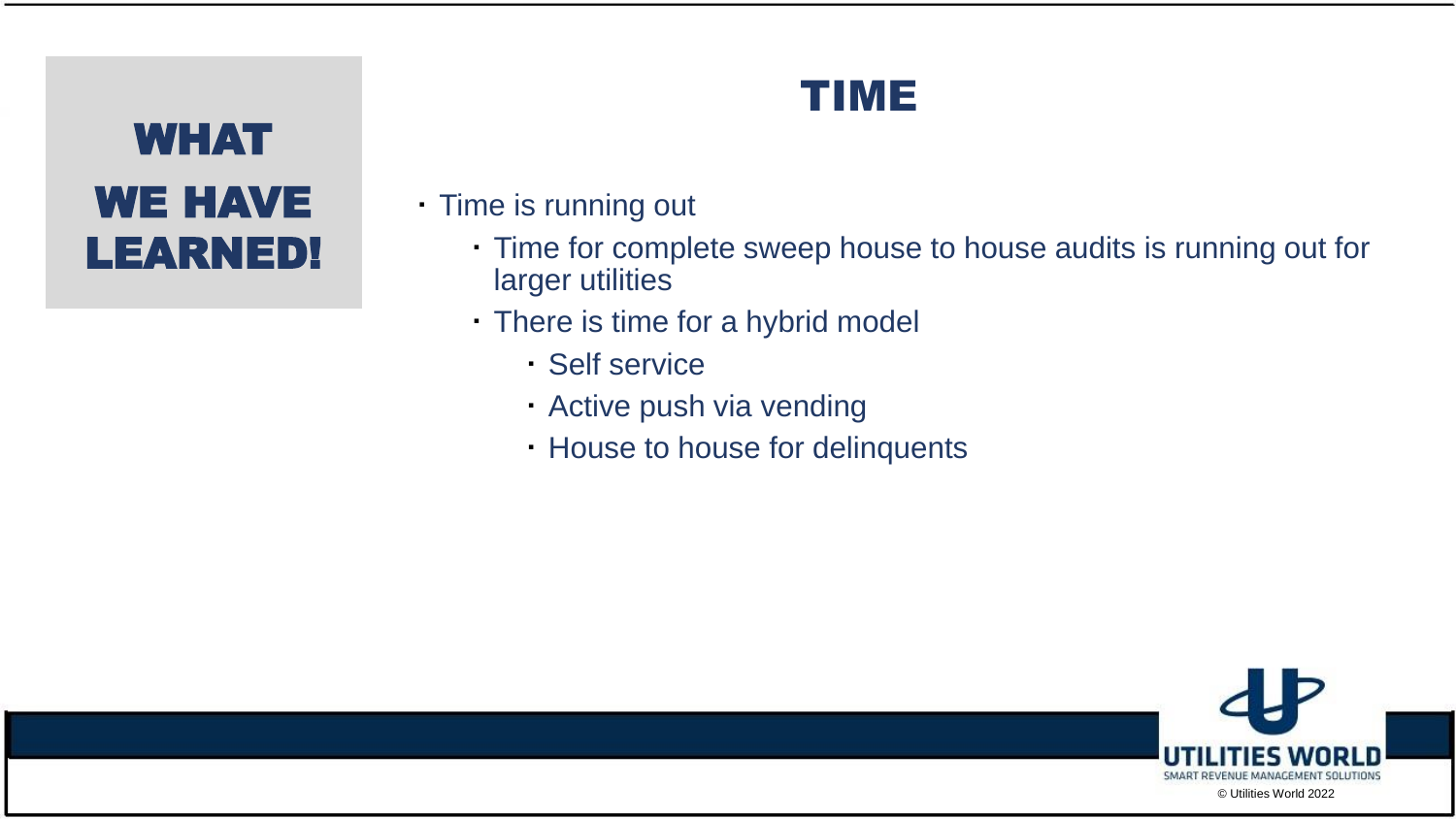

❑ **Taken the bull by the horns**

❑ **Identified issues and solutions**



- ❑ **Have started with passive updates**
- ❑ **Active updates to follow, usually budget and process constraints**



- ❑ **Unaware, unable to commit**
- ❑ **Decision making deferred to future permanent appointments**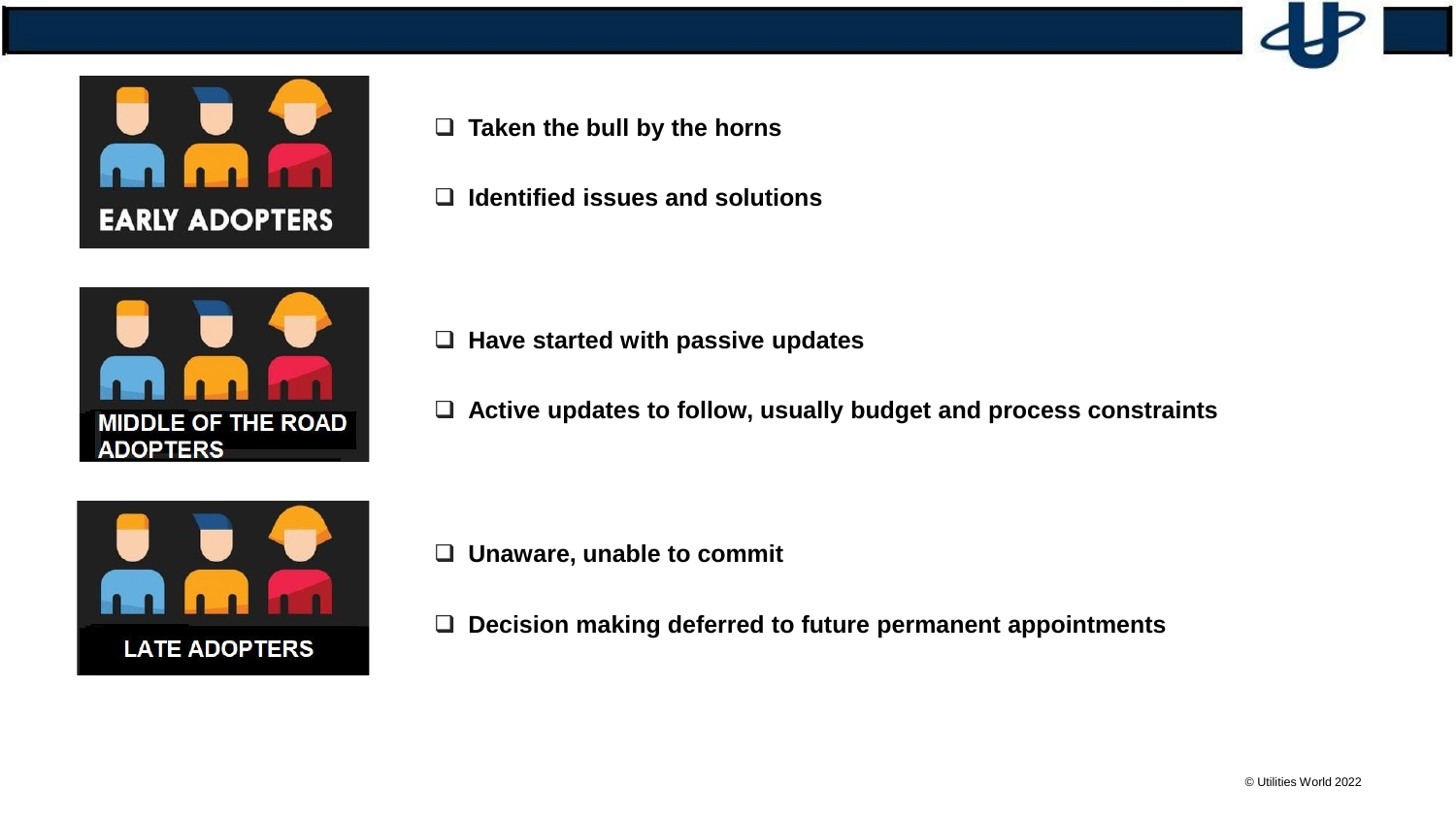



**99% Completed**



#### 84% Completed



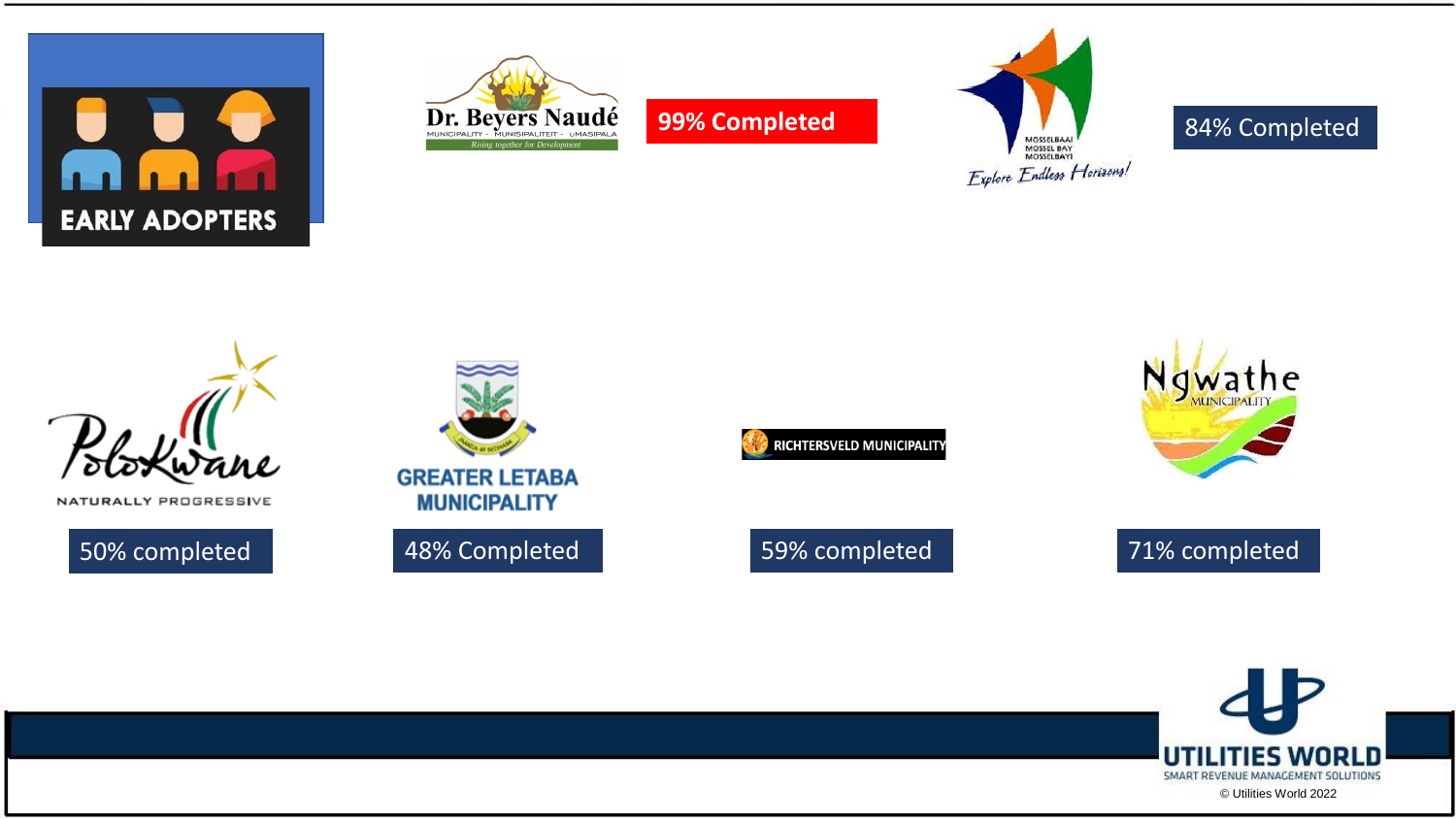

#### **99% Completed SUCCESS!**

## FUNDED MODEL

- Started 1 July 2019
- Project team on the ground actively updating via the audit app
	- House to house sweep audits and updates
	- **Paid for from the revenue upside**
- Project completed end 2019
- Ongoing target audits and remaining TID's



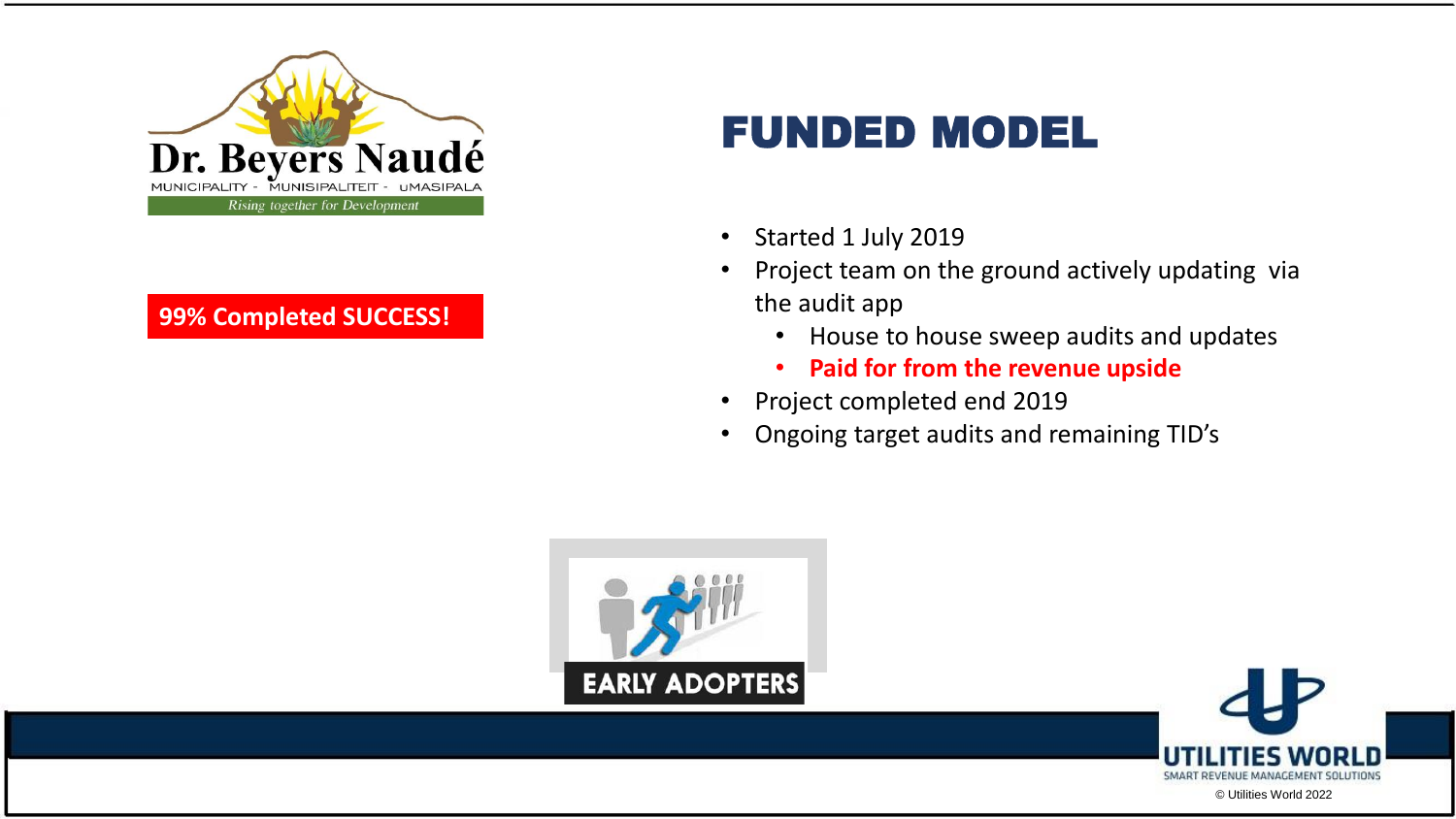

#### 84% Completed



# HOUSE – TO - HOUSE MODEL

- Started in Nov 2019
- Project team on the ground actively updating via the audit app
	- Sweep and target audits and TID updates
- Provisional plans in place to deal with no-access and unfound meters (TID)
	- Bulk SMS campaign to affected customers
	- Update and force a help desk call
		- Normalise data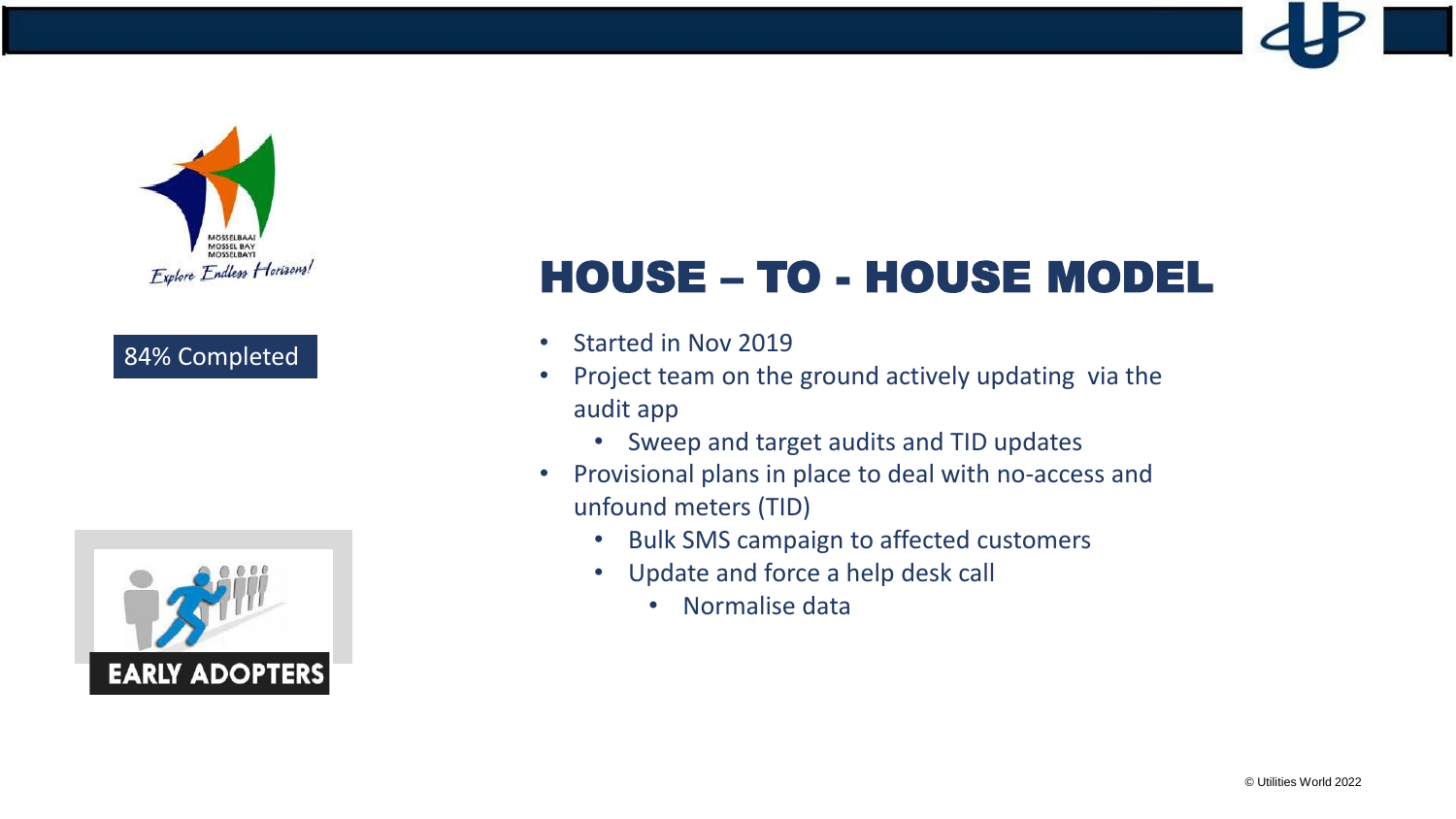| <b>CHALLENGE</b>                                                                                                                                                                                                                                                           | <b>SOLUTION</b>                                                                                                                                                                                                                                                                                                                                                                                                                                                                                             |
|----------------------------------------------------------------------------------------------------------------------------------------------------------------------------------------------------------------------------------------------------------------------------|-------------------------------------------------------------------------------------------------------------------------------------------------------------------------------------------------------------------------------------------------------------------------------------------------------------------------------------------------------------------------------------------------------------------------------------------------------------------------------------------------------------|
| High percentage of holiday homes - owners only visit<br>homes for relatively short periods each year                                                                                                                                                                       | Concentrate on these homes during typical holiday<br>periods i.e., December, Easter and school holidays.<br>Mass SMS campaign for identified homes for them to<br>contact us and arrange a date                                                                                                                                                                                                                                                                                                             |
| Covid-19 Pandemic – reluctance for strangers in<br>homes                                                                                                                                                                                                                   | Follow all recommended Covid-19 health and<br>sanitization processes                                                                                                                                                                                                                                                                                                                                                                                                                                        |
| Public scepticism over necessity of TID rollover:<br>'TID update makes meter deduct credit faster'<br>Security concerns, unknown people inside their<br>homes<br>Estate and Complex security access - strictly<br>$\bullet$<br>controlled, need estate management approval | Public awareness - printed media, social media, sales<br>point advertisements, monthly awareness on municipal<br>statements, local radio information spots<br>Liaise with local Neighbourhood Watch WhatsApp<br>groups, the word of the Neighbourhood group admin<br>carries a lot of weight<br>Liaise directly with Body Corporate\Management<br>agencies for access to complexes and estates<br>Audit teams issued with municipality approved id<br>cards\letters of authority to perform audit functions |



### CHALLENGES & SOLUTIONS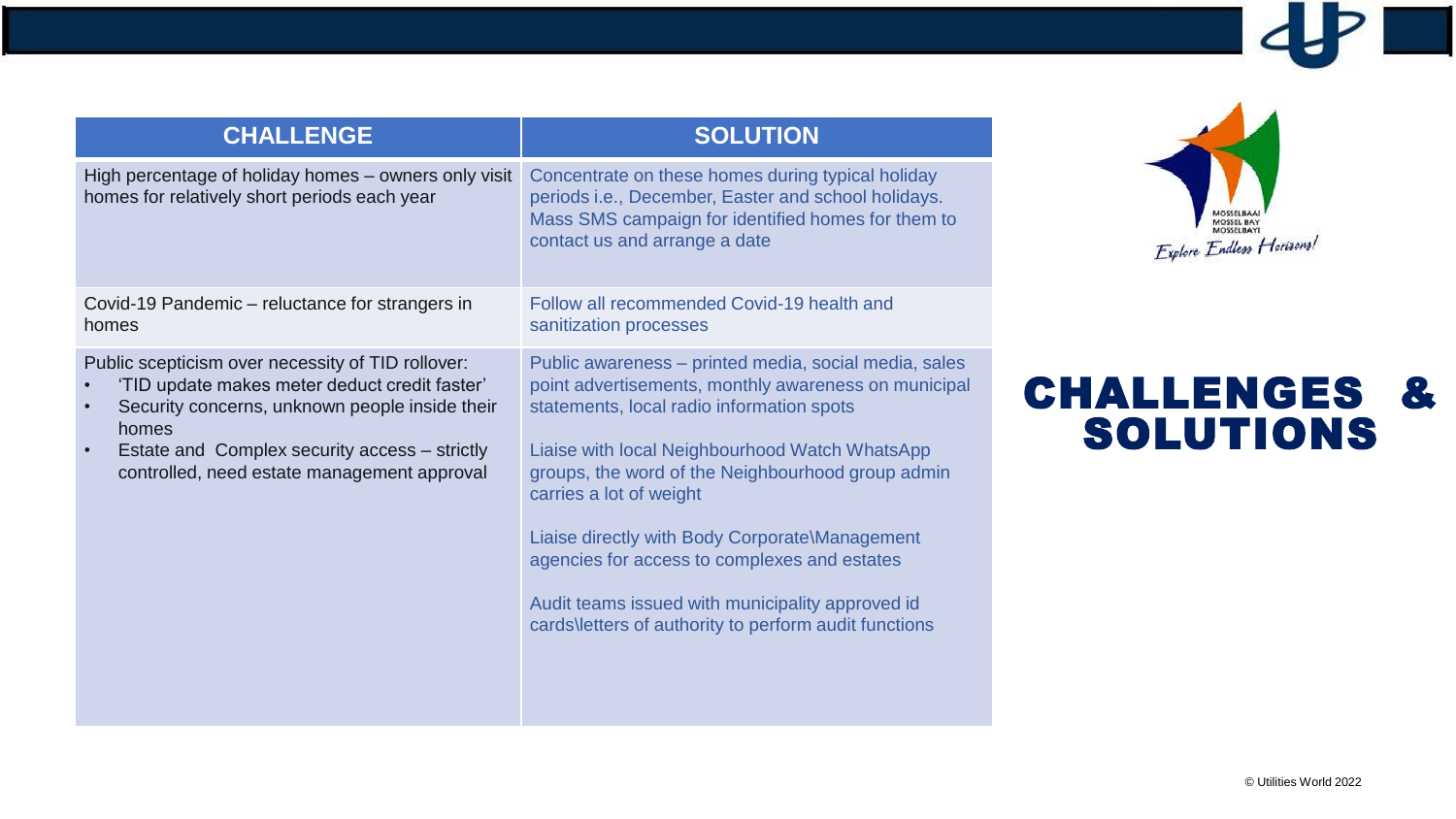#### **BENEFIT OF HOUSE-TO-HOUSE METER UPDATES**

- Obtain customer sign-off of TID update
- Updates vending system real-time online mobile app
- Full control of the process, not reliant on 'uninterested customers'
- The ability to retrieve the last 5 tokens for the meter in real time– online mobile app – prevents customer unhappiness and complaints with support required
- Opportunity to perform meter audits each meter visit by the team is a de facto auditing of the meter for correct functioning, electrical safety and possible illegal interference(tampering) of the meter.
- Municipality asset hardware audit being performed on each meter with address and GPS co-ords confirmation
- Cost per update is easily justified by added Revenue Enhancement benefits – audits, safety verification, old tokens used and asset audit
- Non-functional meters replaced; revenue enhanced
- Municipalities with high non-technical losses will benefit more

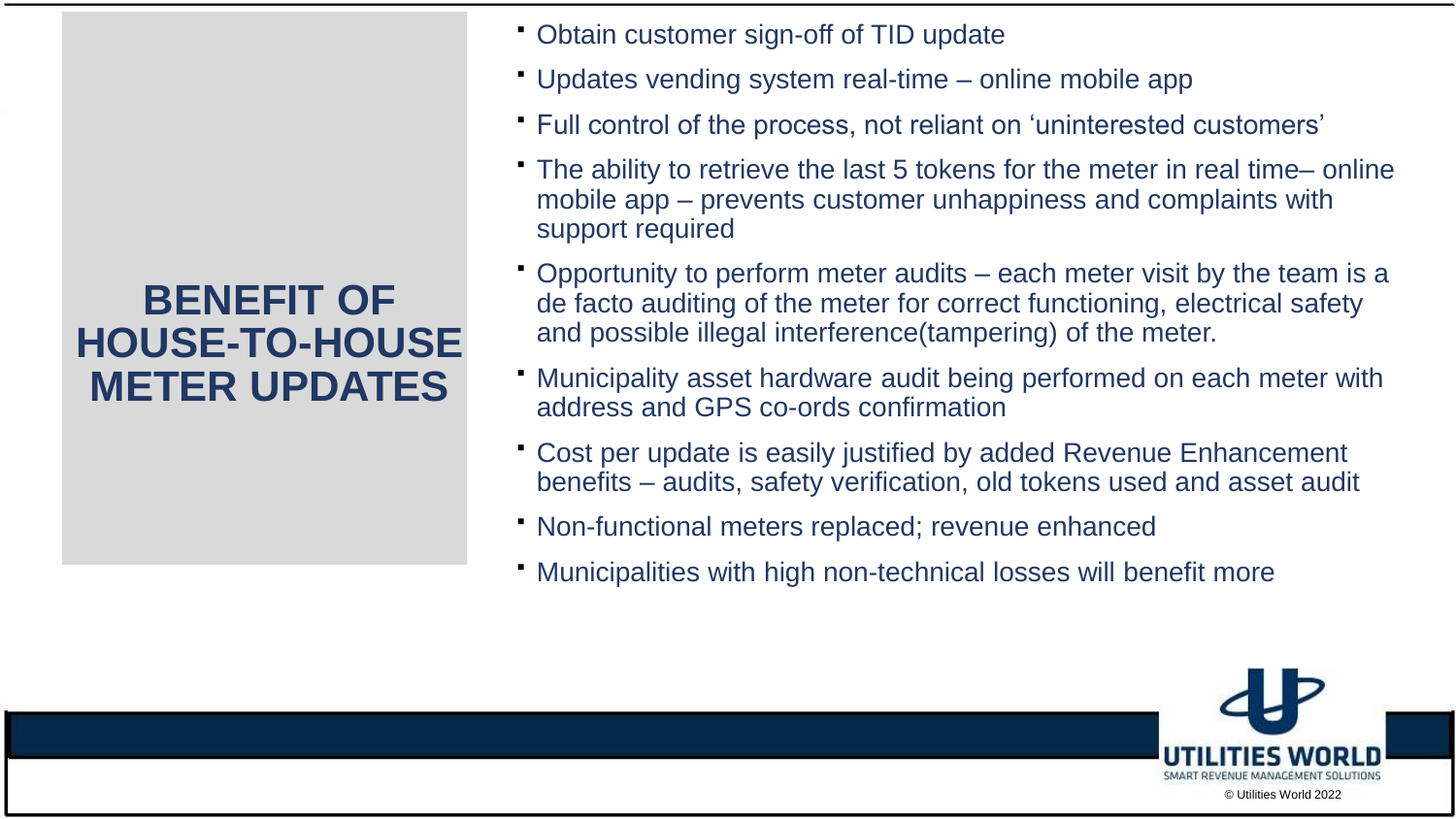



**BCMM 31%**

# PHASED APPROACH

- Started 1 April 2019 with the passive update
- Plan for active updates to start April 2020, delayed to April 2022
- Funding of project was a driving issue for delays.
- Phase 1 Adopted a low cost targeted approach per area
	- Marketing Strategy was created and implemented
	- Various methods approved for deployment and issue of KRN2 Tokens, including self service options for customers.
- Phase 2 will include house to house for delinquent customers to include revenue protection actions with an approved budget

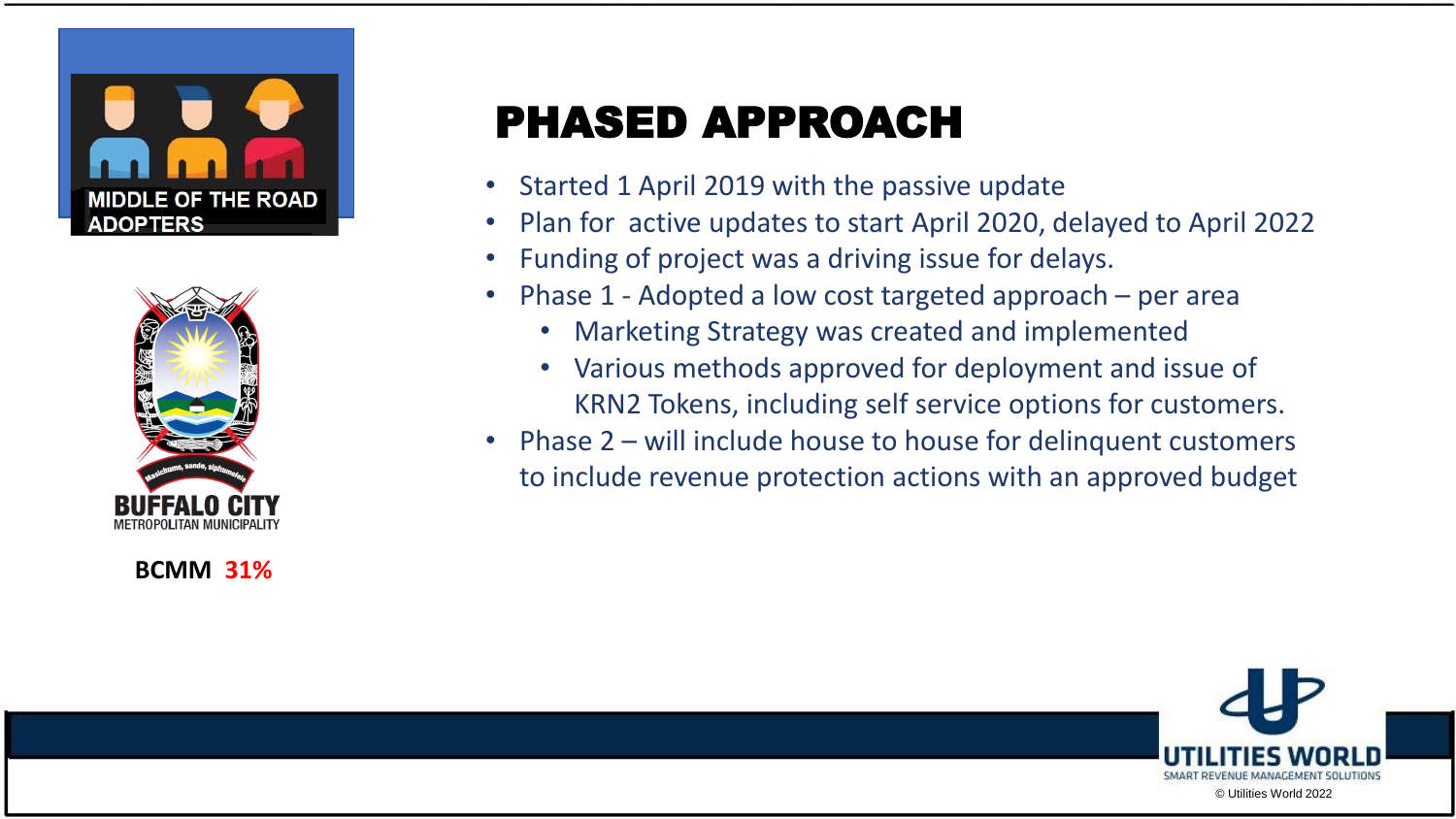











© Utilities World 2022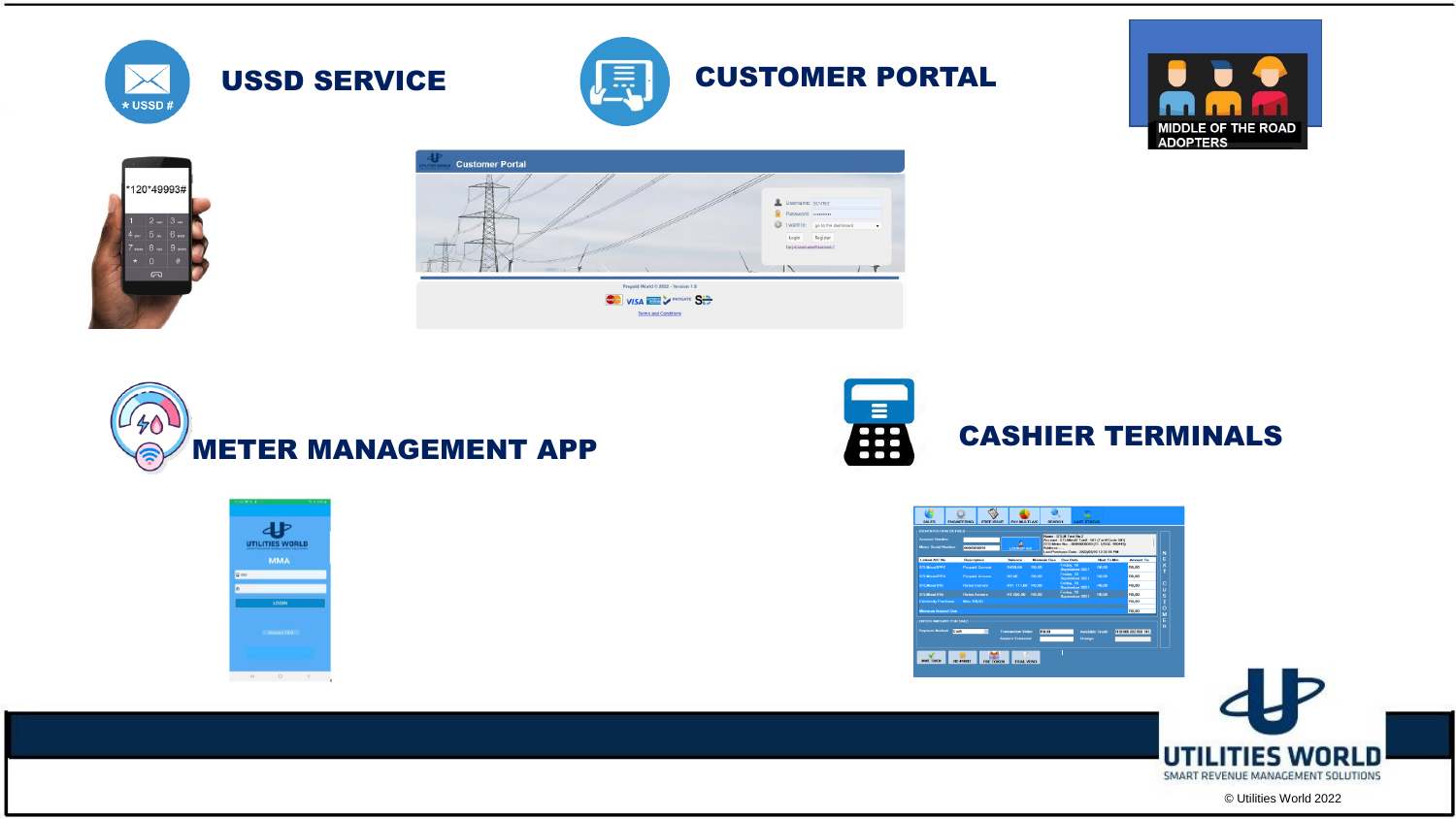

## RISK OF LATE START

| <b>RISK</b>                                                                                                                                                                                    | <b>SOLUTION</b>                                                                                                   |
|------------------------------------------------------------------------------------------------------------------------------------------------------------------------------------------------|-------------------------------------------------------------------------------------------------------------------|
| Complete update not performed by<br>November 2024, customers unable to<br>purchase                                                                                                             | Strong project management – capable team<br>performing updates – keep to target                                   |
| Late start will force the adoption of the<br>vending only route which could lead to<br>disaster without adequate preparation                                                                   | Vending service providers have an<br>obligation to facilitate and assist with<br>process and marketing collateral |
| Late start may have a financial impact;<br>perceived fruitless and wasteful<br>expenditure, higher costs levied for<br>services not tendered for, revenue loss if<br>customers cannot purchase | Awareness, planning, buy-in.                                                                                      |
| Possible civil unrest, damage to<br>municipal infrastructure if unable to<br>vend, also if token delivery not correctly<br>managed                                                             | Finish in time<br>Planning, awareness, advertising                                                                |

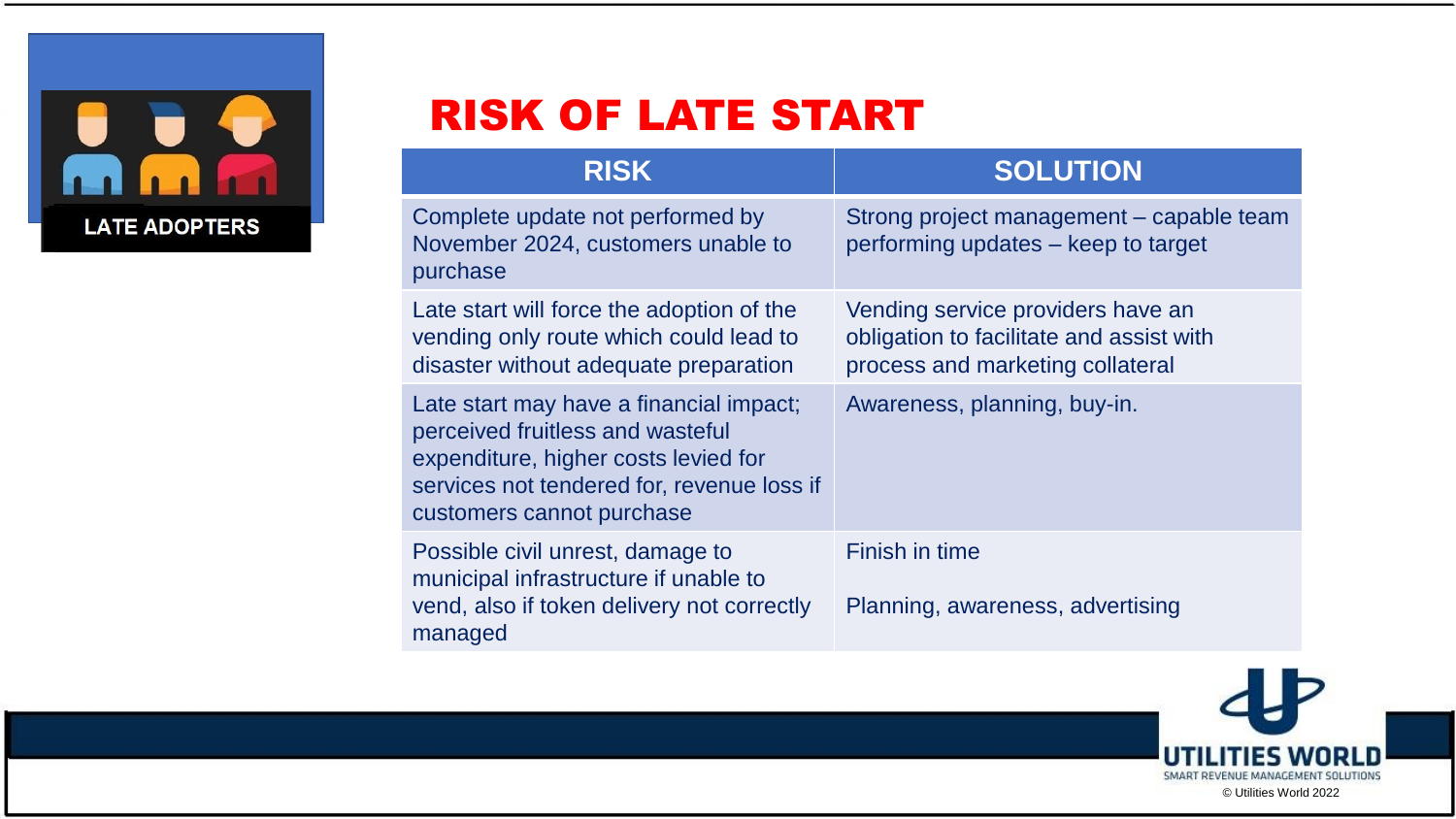

# LATE STARTER TID CHECKLIST

Vending system provider STS 6 compliant / certified

• System updated and new key (KRN 2) applied for

#### Meter supplier's STS 6 compliant

• Inform that all new meters must be on KRN 2

All meters in stores and with contractor's key changed

• Or key change on installation

Develop an active update strategy with vending provider

• Advertising to the public is key – they MUST use all their old tokens

#### Deploy the strategy

• Measure, monitor – this should be a KPI for the next two years